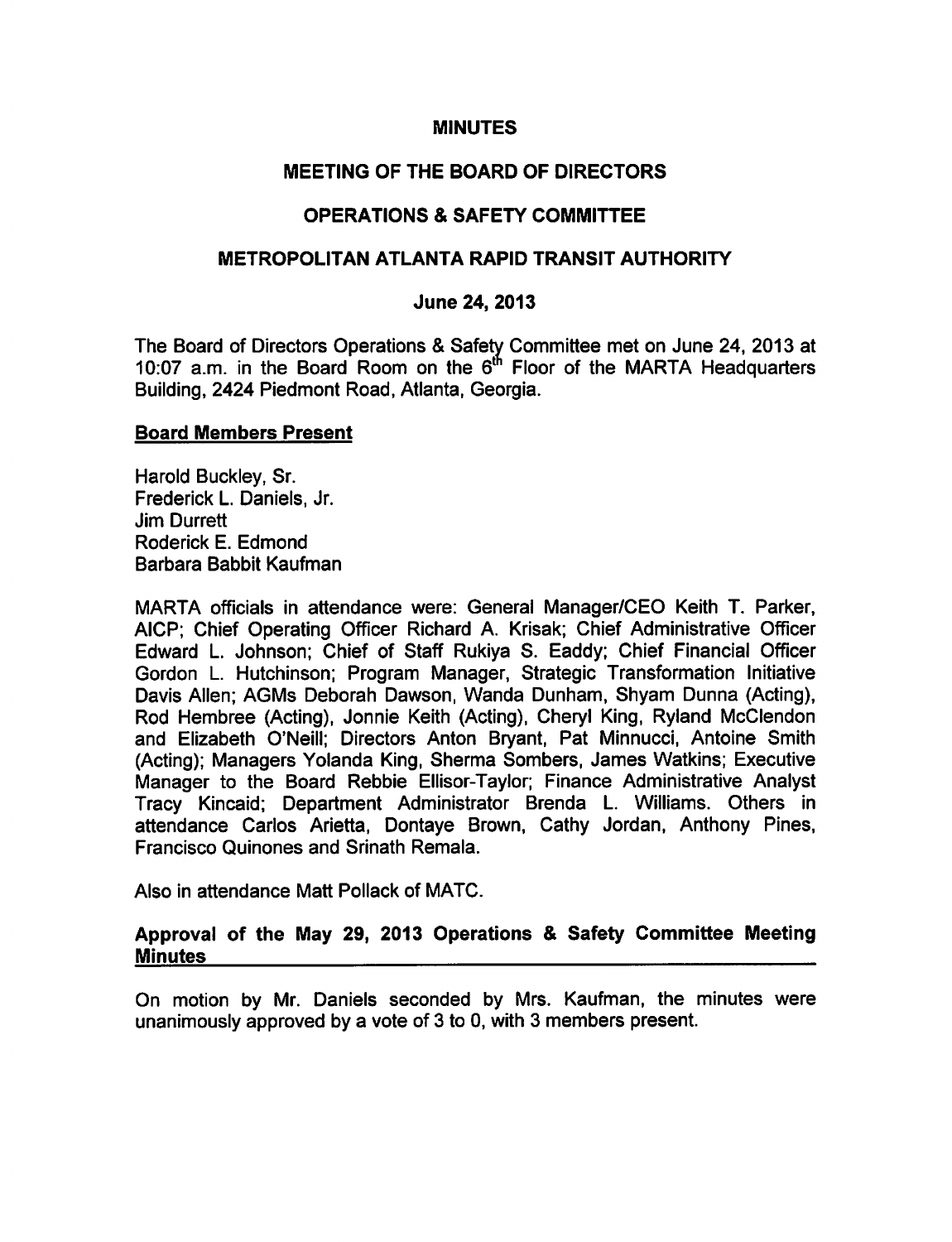### Resolution Authorizing the Award of a Contract for the Procurement of Extended Service Antifreeze. Contract Propsal Number B27929

Mr. Bryant presented this resolution for Board of Directors' approval authorizing the General Manager/CEO or his delegate to enter into a contract with W.W. Williams Southeast, Inc. for the Procurement of Extended Service Antifreeze.

On motion by Mr. Daniels seconded by Mrs. Kaufman, the resolution was unanimously approved by a vote of 4 to 0, with 4 members present.

Mr. Daniels asked what is the procedure when all bidders are deemed unresponsive.

Ms. King said negotiations take place in accordance with the MARTA Act, documents are resubmitted and vendors are given a new timeline. In this case, only three bidders submitted all of necessary information.

Mr. Daniels said so it is typical to give all Bidders a chance to correct their bid.

### Resolution Authorizing the Award of a Sole Source with Link Commercial Vehicle Testing, Inc. for the Procurement of Brake Dynamometer Service and Warranty. Request for Proposals Number P29496

Mr. Bryant presented this resolution for Board of Directors' approval authorizing the General Manager/CEO or his delegate to enter into a Sole Source Contract with Link Commercial Vehicle Testing, Inc., for the Procurement of Brake Dynamometer Service and Warranty.

On motion by Mrs. Kaufman seconded by Mr. Daniels, the resolution was unanimously approved by a vote of 4 to 0, with 4 members present.

## Resolution to Accept the Contract for Project B18161, Tunnel Lighting Upgrades, at Vine City Station to West Lake and Bankhead Stations

Mr. Minnucci presented this resolution for Board of Directors' approval authorizing the final acceptance of the Contract for Project B18161, Tunnel Lighting Upgrades at Vine City Station to West Lake and Bankhead Stations.

Mr. Daniels asked if this close-out falls within the normal timeframe.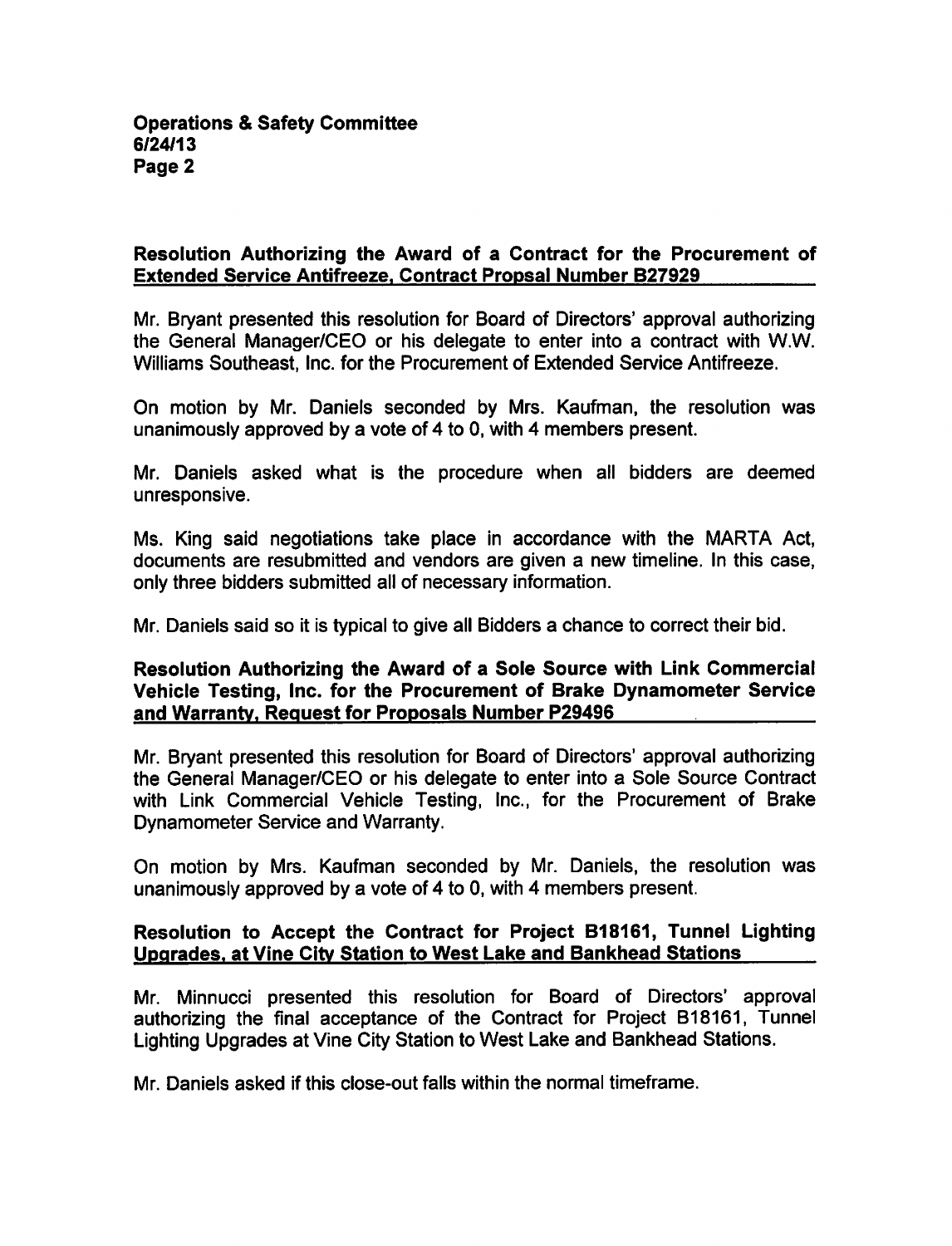Mr. Minnucci said yes; 9-12 months is average.

On motion by Mr. Daniels seconded by Mrs. Kaufman, the resolution was unanimously approved by a vote of 4 to 0, with 4 members present.

## Resolution to Accept the Contract for Project B23017, Roof Replacement for MARTA Annex Building

Mr. Minnucci presented this resolution for Board of Directors' approval authorizing the final acceptance of the Contract for Project B23017, Roof Replacement for MARTA Annex Building.

On motion by Mr. Daniels seconded by Dr. Edmond, the resolution was unanimously approved by a vote of 4 to 0, with 4 members present.

### Resolution to Accept the Contract for Project B11136, Bus Supervisor Booths

Mr. Minnucci presented this resolution for Board of Directors' approval authorizing the final acceptance of the Contract for Project B11136, Bus Supervisor Booths.

On motion by Mr. Daniels seconded by Mrs. Kaufman, the resolution was unanimously approved by a vote of 4 to 0, with 4 members present.

### Briefing - Upcoming Procurement of Environmental Engineering Services for FY 2015 to FY 2019

Ms. Jordan briefed the Committee on an upcoming procurement of Environmental Engineering Services for Fiscal Year 2015 through Fiscal Year 2019. The purpose of this procurement is to retain professional services in support of MARTA's extensive Environmental Program.

- MARTA currently has eight programs supported by the Capital Improvement Program (CIP)
- These programs capture the Authority's regulatory obligations as required by federal, state, and local entities and provides for the planning, design, construction and renovation of new and existing facilities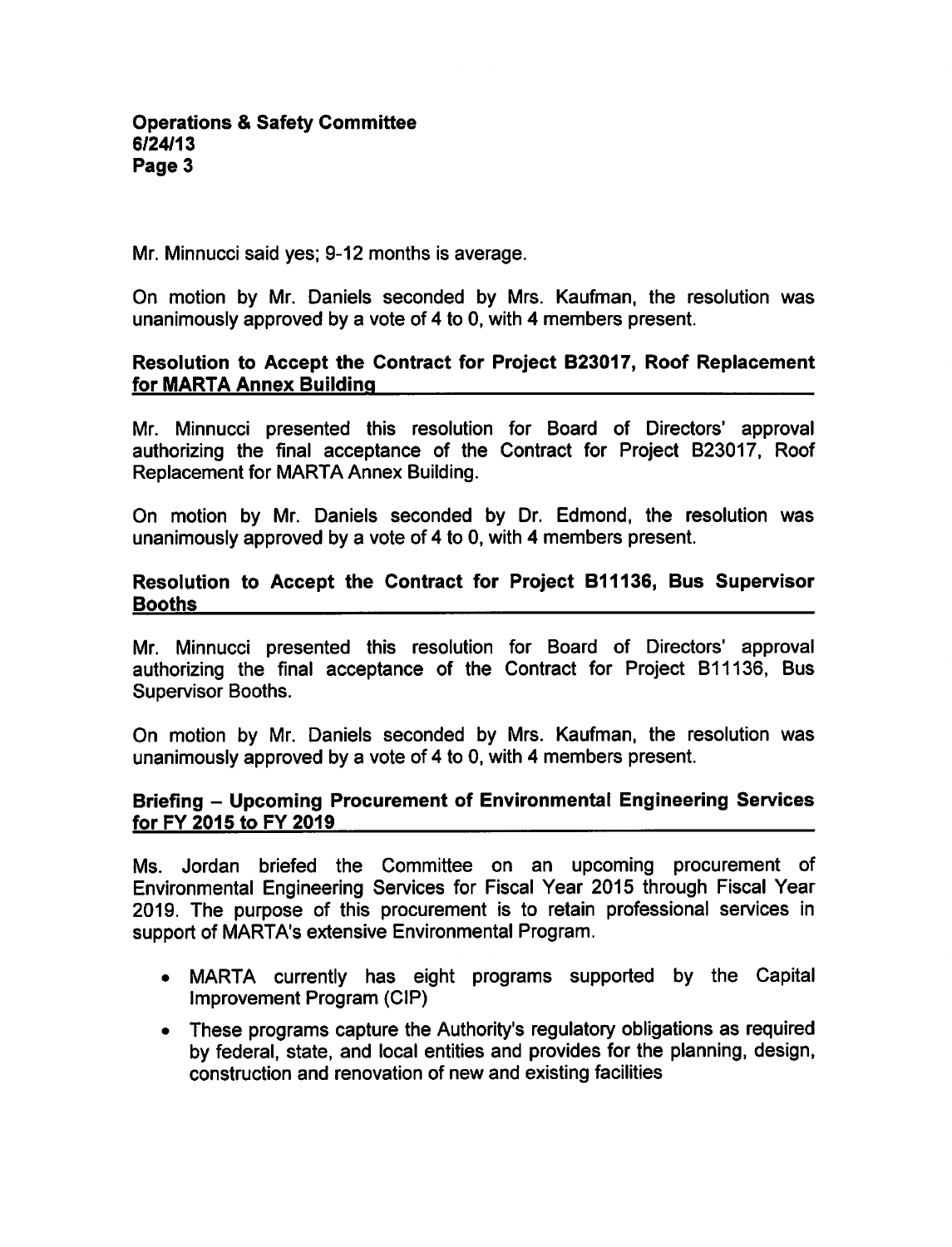Additionally, these programs provide for required oversight and administration of daily operations at all facilities where environmental issues may exist and for the development and implementation of the Authority's Environmental Management System (EMS)

# MARTA's Existing Environmental Programs

- Hamilton Boulevard Underground Storage Tank Program
- Pollution Prevention Program Plan (Stormwater Pollution Prevention and Response)
- $\triangleright$  Hazardous Materials Management Program
- Underground Storage Tank Management Program
- $\triangleright$  Brady Groundwater Remediation Program
- Laredo Groundwater Remediation Program
- Georgia Avenue Underground Storage Tank Program
- Environmental Management System (EMS) Program

## Key Services to be performed

- $\triangleright$  Industrial Wastewater and Stormwater Management
- $\triangleright$  Spill Response Planning and Preparedness
- $\triangleright$  Soil and Groundwater Assessment and Remediation
- $\triangleright$  Real Estate Transfer Property Assessment
- Environmental Training and Curriculum Development
- $\triangleright$  Hazardous Waste and Materials Management
- Underground Storage Tank Management
- $\triangleright$  Green/Sustainability Initiatives
- Environmental Drilling Services
- $\triangleright$  Air Compliance Management

## Selection Process

• A Selection Committee comprised of technically qualified individuals has been established for this solicitation: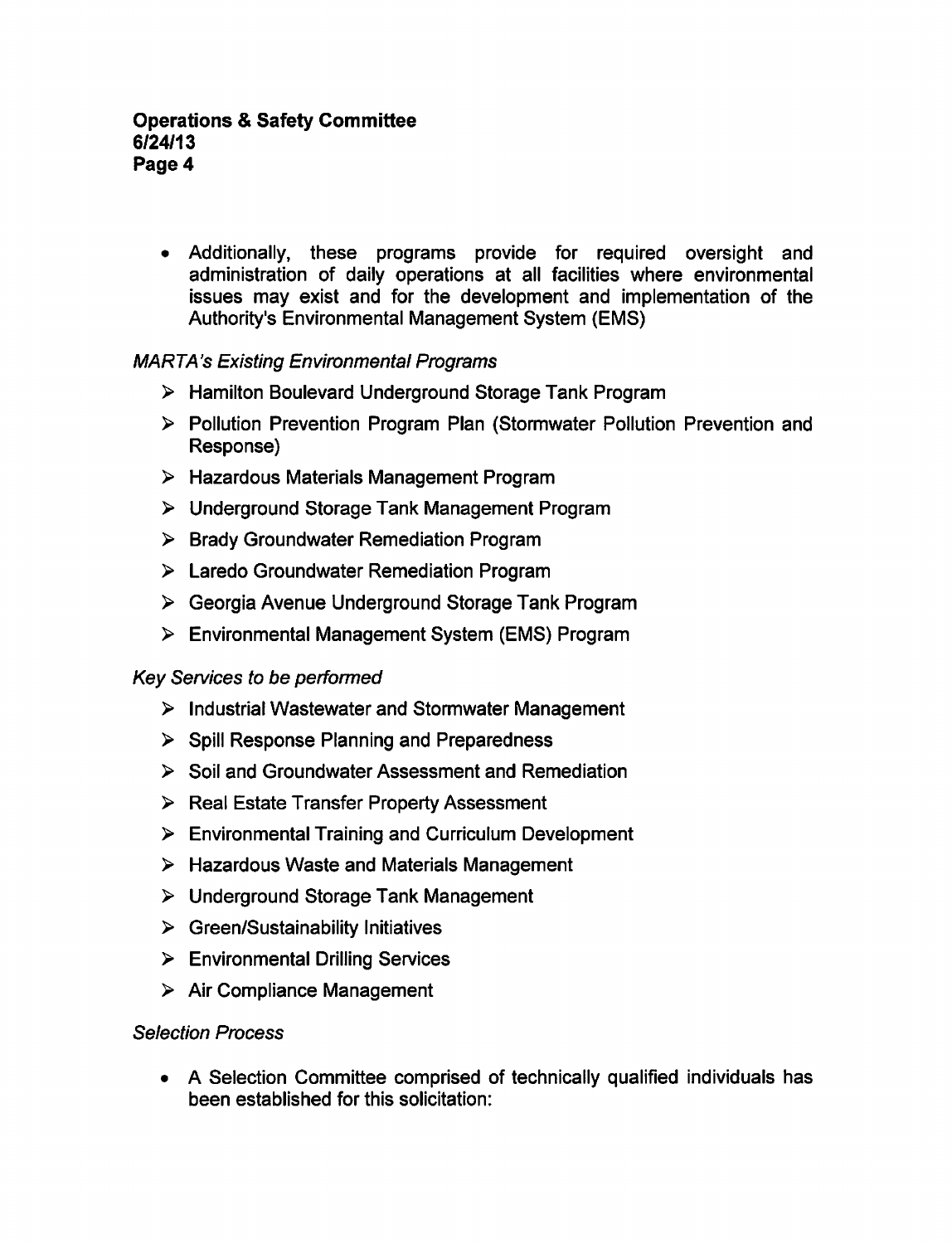- Voting Members
	- Assistant General Manager Department of Safety and Quality Assurance (Chairman)
	- **Project Manager II (Vice Chairman)**
	- **Manager of System Safety**
	- **Environmental Safety Engineer**
	- **Manager Engineering Services**
- Non-Voting Members
	- Director of Contracts & Procurement and Material
	- Chief Corporate Law (or Legal Services designee)
	- Executive Director DEO (or designee)
- Notifications requesting Expressions of Interest and Statements of Qualifications will be sent to each firm that expresses an interest in the procurement
- The opportunity to submit Statements of Qualifications will also be  $\bullet$ advertised on the MARTA website, the Atlanta Journal-Constitution, the Atlanta Daily World, the Georgia Procurement Registry, trade publications and web-based resources as cost allows
- The Selection Committee will review all responses to the solicitation  $\bullet$
- After evaluation of all responses, a short list of the most qualified firms will be developed
- The short listed firms will be invited to attend a technical briefing in which the details of the scope of work for the contract term will be explained
- The Selection Committee will interview and conduct discussions with each  $\bullet$ firm on the short list to evaluate each firm's qualifications to perform the scope of work anticipated over the contract term; based on such interviews and discussions, the Selection Committee will select the most qualified firm(s)
- Staff will request permission from the Board to negotiate with the most qualified firm(s)
- The Selection Committee will not consider price as an evaluation factor in selecting the most qualified firm(s); however, upon receipt of the cost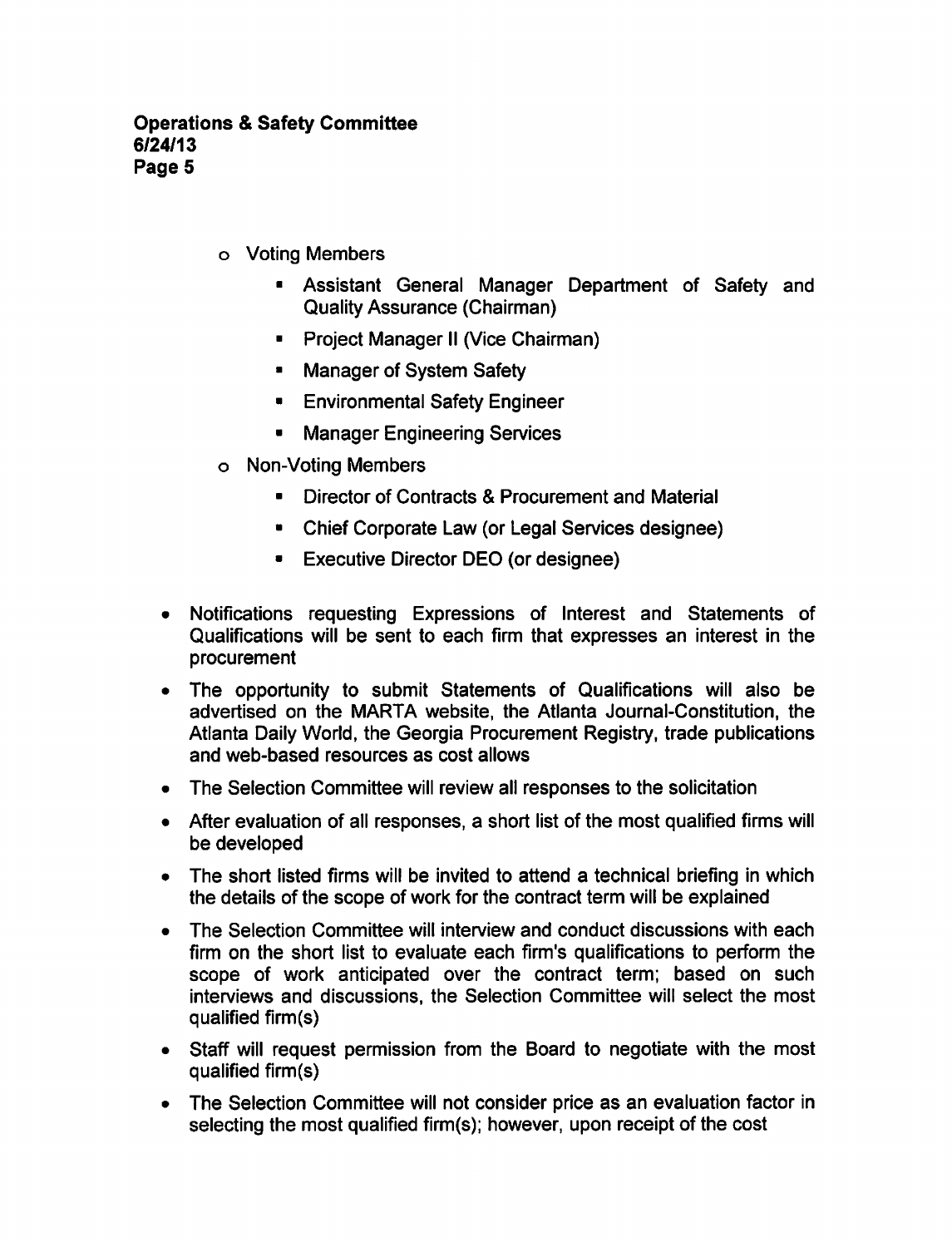proposals from the most qualified firm(s), MARTA will negotiate compensation that is fair and reasonable

- MARTA's standard Selection Criteria for A/E Services Evaluation Form will be used
- The anticipated Committee approval schedule is as follows:
	- Request to Solicit: 06/2013
	- Negotiations with the Highest ranked firm: 01/2014
	- Award of Contract: 04/2014

## Briefing APTA Reverse Engineering Audit

Mr. Hembree briefed the Committee on the APTA Reverse Engineering Audit.

# **Background**

- Audit Fatigue
	- Oftentimes, transit agencies experience "audit fatigue". Over the course of a little more than a decade, MARTA experienced 16 different audits, reviews, assessments, and peer reviews that netted 790 findings and recommendations
- Findings and Recommendations
	- Over the course of time, quality control of corrective action plans slipped
- Why fund another audit?
	- The American Public Transportation Association (APTA) Rail Safety Audit was on the calendar in early 2012 – the AGM of Safety and Quality Assurance brainstormed with APTA and decided that review of previous audits and corrective action plans would be more beneficial to MARTA
- Alternative to APTA Rail Safety Audit
	- MARTA commissioned APTA to conduct an assessment of the internal and external reviews and audits conducted since 2000

## Purpose

Examine all external audits, reviews and assessments from 2000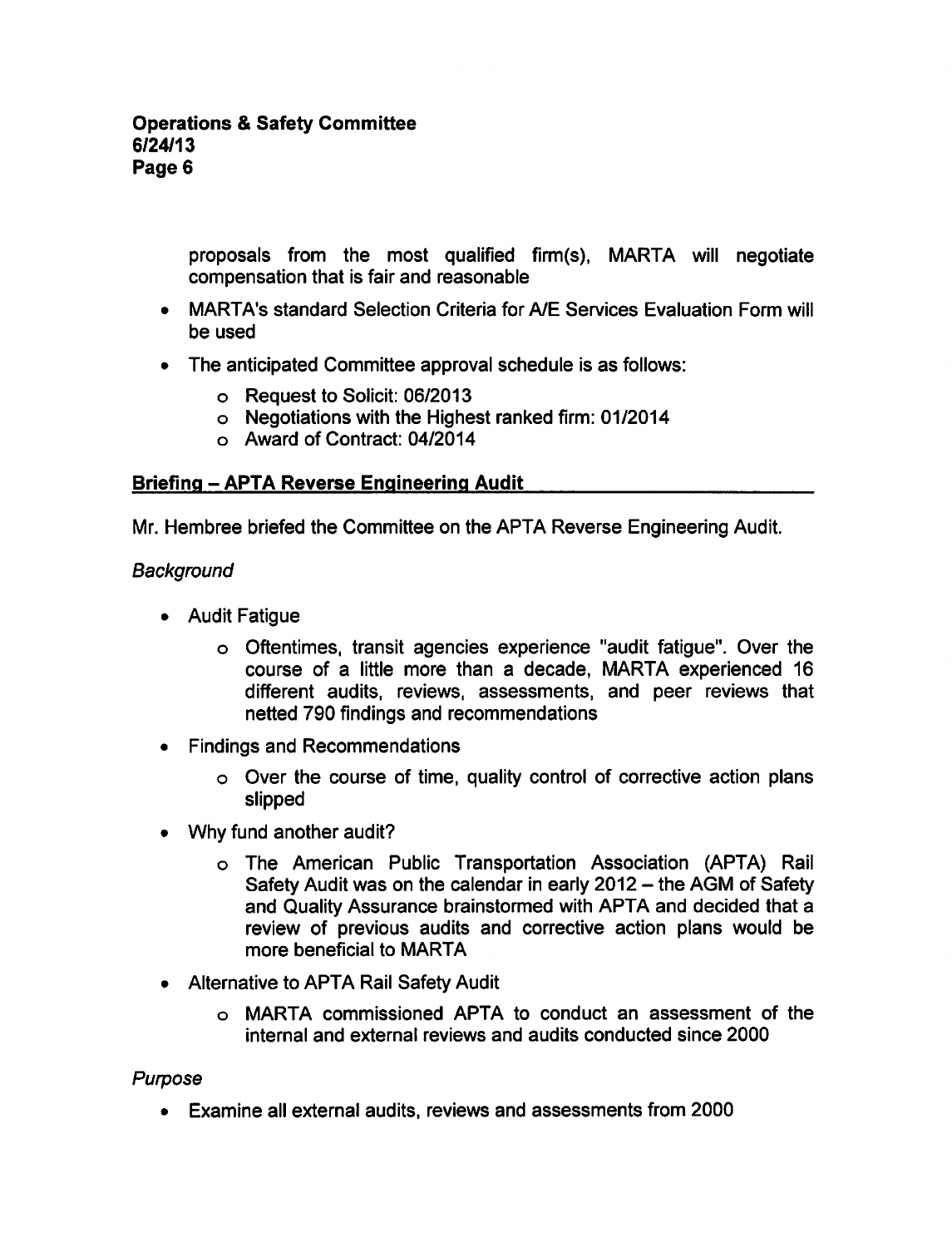- Review status of corrective action plans
- Verify closure of completed corrective action plans
- Consolidate similar or redundant recommendations or findings
- Categorize findings and recommendations into two groups:
	- $\circ$  Safety critical directly related to safety
	- $o$  Business process improvement  $-$  recommendations to improve process
- Focus on completion of remaining open corrective action plans
- Examine the effectiveness and sustainability of past corrective actions

# APTA Management Assessment

During the week of January 17, 2012, the Department of Safety and Quality Assurance (DSQA) facilitated a reverse engineered audit or management assessment with the American Public Transportation Association (APTA), in conjunction with the North American Transportation Services Association (NATSA). The assessment reviewed 790 Items (recommendations and/or findings) and determined that 467 had been closed. In partnership with the DSQA staff, NATSA consolidated 323 remaining items by combining duplicate items; reducing the quantity to 172. DSQA staff has since closed all but <sup>15</sup> remaining safety critical items. All 15 have active corrective action plans in place. course of action has been identified to address the remaining outstanding findings and recommendations related to business processes.

## **Summary**

This effort is indicative of the MARTA management team's desire and commitment to further enhance its system safety program and establish priorities based on the current status and state of its safety program development. APTA expressed appreciation for MARTA's dedication to developing world class safety.

Mr. Daniels asked if this came through MARTA's Audit Department.

Mr. Hembree said this came from the Office of Safety & Quality Assurance as a part of APTA and GDOT's Triennial Review.

Mr. Daniels asked what is the timeline for reporting.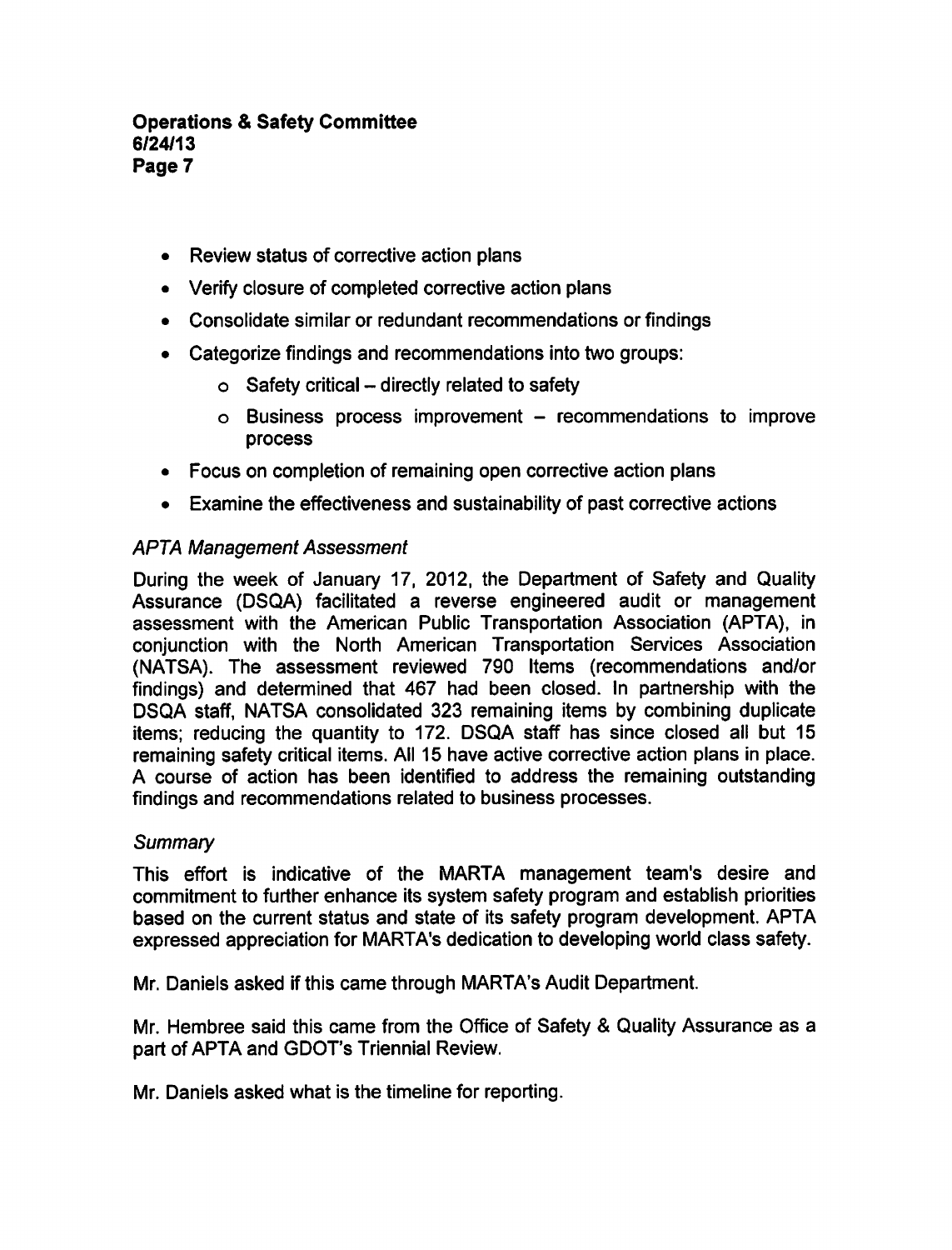Mr. Hembree said there is no timeline because this was done internally  $-$  the Office does not regularly report on an audit.

Mr. Parker added that this is a special, self-directed audit. In the future, the Audit Department will oversee.

Mr. Daniels said the Board wants to ensure there is a control point.

Mr. Parker said staff will come back quarterly to brief the Board on where MARTA stands on safety items.

Mr. Durrett said the term 'audit' has a certain connotation – perhaps 'assessment' would be a better fit.

Mr. Parker said that it is a good point to take under consideration.

### Other Matters

Mr. Krisak briefed the Committee on MARTA's July 4, 2013 Service Plan.

#### Major Events

- Peachtree Road Race
	- $\circ$  Location: Buckhead/Lenox (start) Midtown (finish)
	- $\circ$  Time: 5am  $-1$ pm
	- Attendance: 55,000
	- Ridership: 33,000
- Centennial Olympic Park July  $4<sup>th</sup>$  Celebration
	- Location: Centennial Olympic Park
	- Time: Noon-10pm
	- Attendance: 15,000
	- Ridership: 6,300
- Lenox Square Fireworks
	- Location: Lenox Square
	- $\circ$  Time: 6pm  $-11$ pm
	- Attendance: 40,000
	- Ridership:4,905
- Braves vs. Marlins
	- Location: Turner Field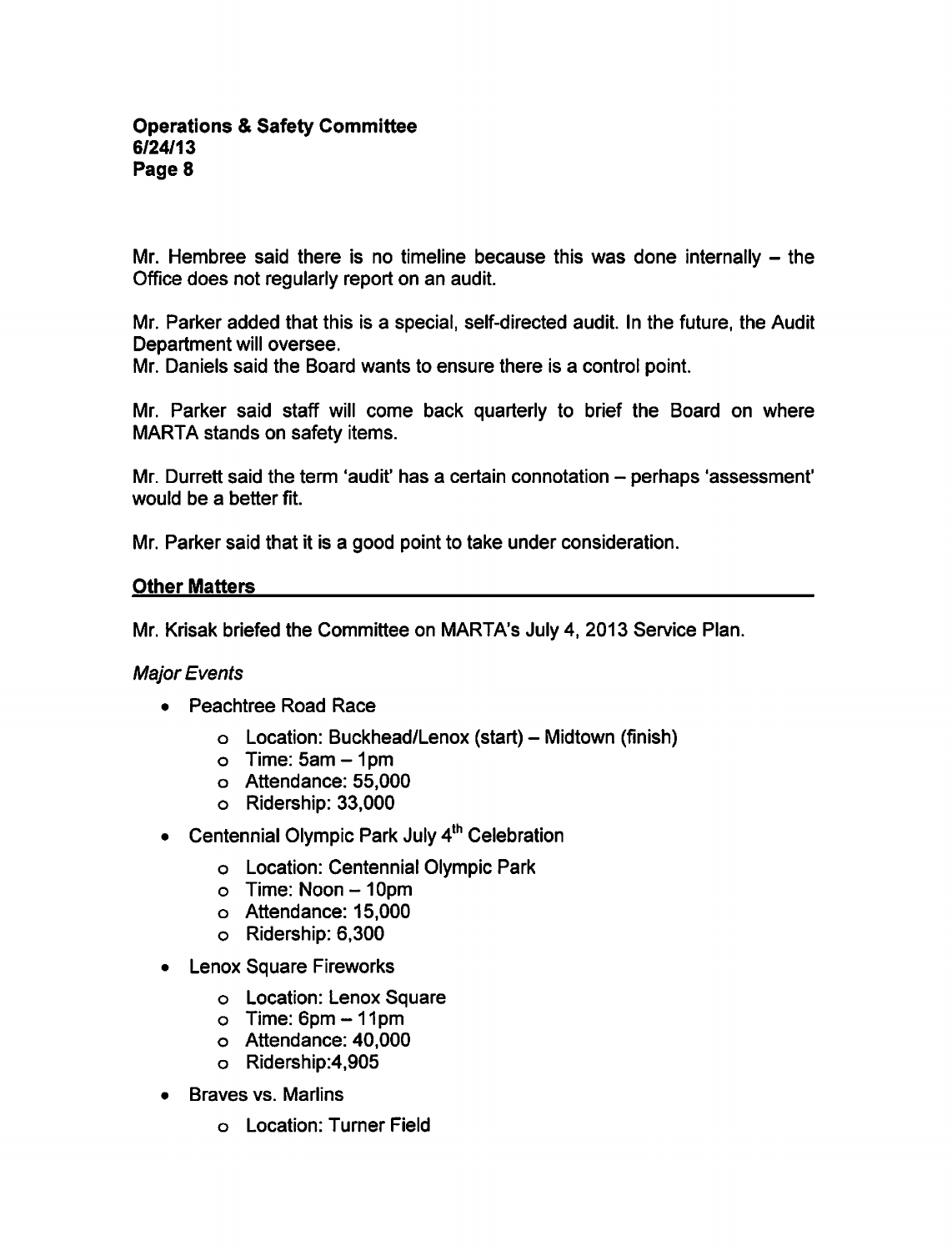- $o$  Time:  $7pm-11pm$
- Attendance: 40,000
- Ridership: 2,500

# MARTA Systems & Event Locations - Stations Affected

- Buckhead
- Lenox
- Lindbergh
- Art Center
- Peachtree Center
- **•** Five Points
- GWCC/Dome
- Garnett

# North/South Line - Rail Service Plan

- North
	- $\circ$  0454 hours, 6 car trains, special 10 min. headway
	- o 0900 hours, extra trains in Lakewood Garnett pocket tracks
	- 1700 hours, extra train in Lenox pocket track
- Northeast  $\bullet$ 
	- o 0445 hours, 6 car trains, special 10 min. headway
	- 0600 hours Rail Shuttle between Lenox and Lindbergh
- South
	- $\circ$  0445 hours, 6 car trains, special 10 min. headway

## East/West Line - Rail Service Plan

- 0448 hours, special 10 min. headway on Green Line
- 1500 hours, service scaled back to 15 min. headways
- $\bullet$  0441 hours, 8 car trains, special 10 min. headway on Blue Line
- $\bullet$  0449 hours, 8 car trains, special 10 min. headway
- 1500 hours, service scaled back to 6 car trains on Blue Line
- 1600 hours, "ready reserve" trains at H.E. Holmes and Indian Creek

## Bus Service Plan

15 Shuttle Buses from Lindbergh to Lenox starting at 0500 hours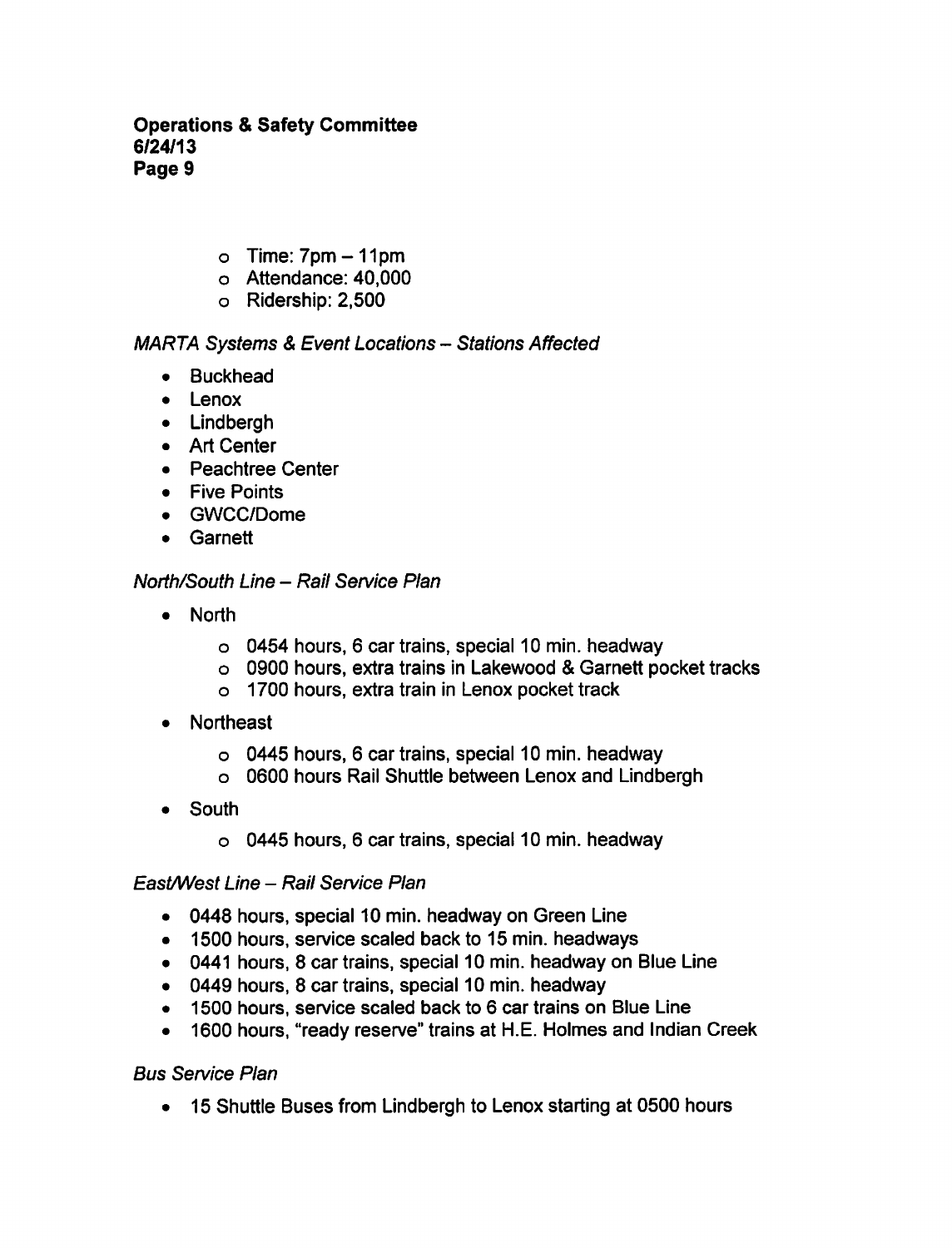- 30 Shuttle Buses from Midtown to Lindbergh at end of race
- 2 Mobility vans on-call at Lindbergh
- 25-30 buses for Braves Shuttle from Turner Field to Five Points

Mr. Durrett asked if this year's plan is more intense due to the Boston Marathon tragedy.

Chief Dunham said MARTA's awareness is always heightened during large scale events; however, the tragedy in Boston led MARTA Police to accelerate security. MARTA Police are working with the Atlanta Police and National Guard, as well as, doing different things with K-9 Units and conducting random checks.

Mr. Durrett asked about community outreach as it relates to MARTA's July 4<sup>th</sup> Service Plan.

Mrs. McClendon said in addition to providing this information via the Authority's own social media platforms and customer signage, MARTA has also reached out to media to put the information out to the public. Event organizers also advise attendees to ride MARTA.

Mr. Durrett asked if the Bus Service Plan mentioned consists of existing routes.

Mr. Krisak said these are special routes.

Mr. Durrett asked if that is considered charter service.

Mr. Krisak said no; it is MARTA service and the same fare will be charged.

Mr. Daniels said MARTA needs to emphasize the special service.

Mr. Durrett said the public needs to know everything that MARTA is doing.

Mr. Krisak added that MARTA has done extremely well with July 4<sup>th</sup> service over the past several years.